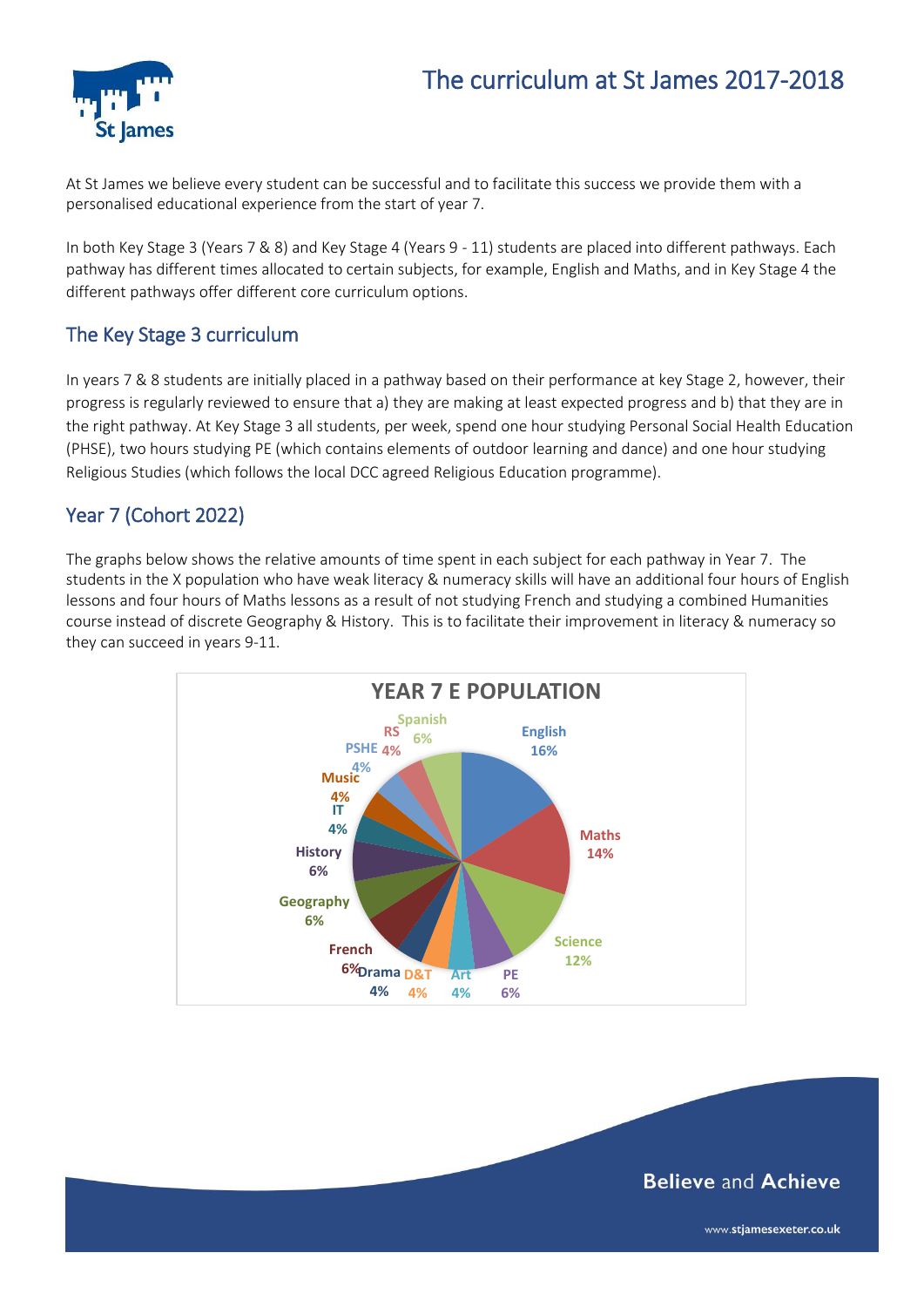

# Year 8 (Cohort 2021)

The graphs below shows the relative amounts of time spent in each subject for each pathway in Year 8. The students in the X population who have weak literacy skills will have an additional six hours of English lessons as a result of not studying French and studying a combined Humanities course instead of discrete Geography & History. This is to facilitate their improvement in literacy so they can succeed in years 9-11.



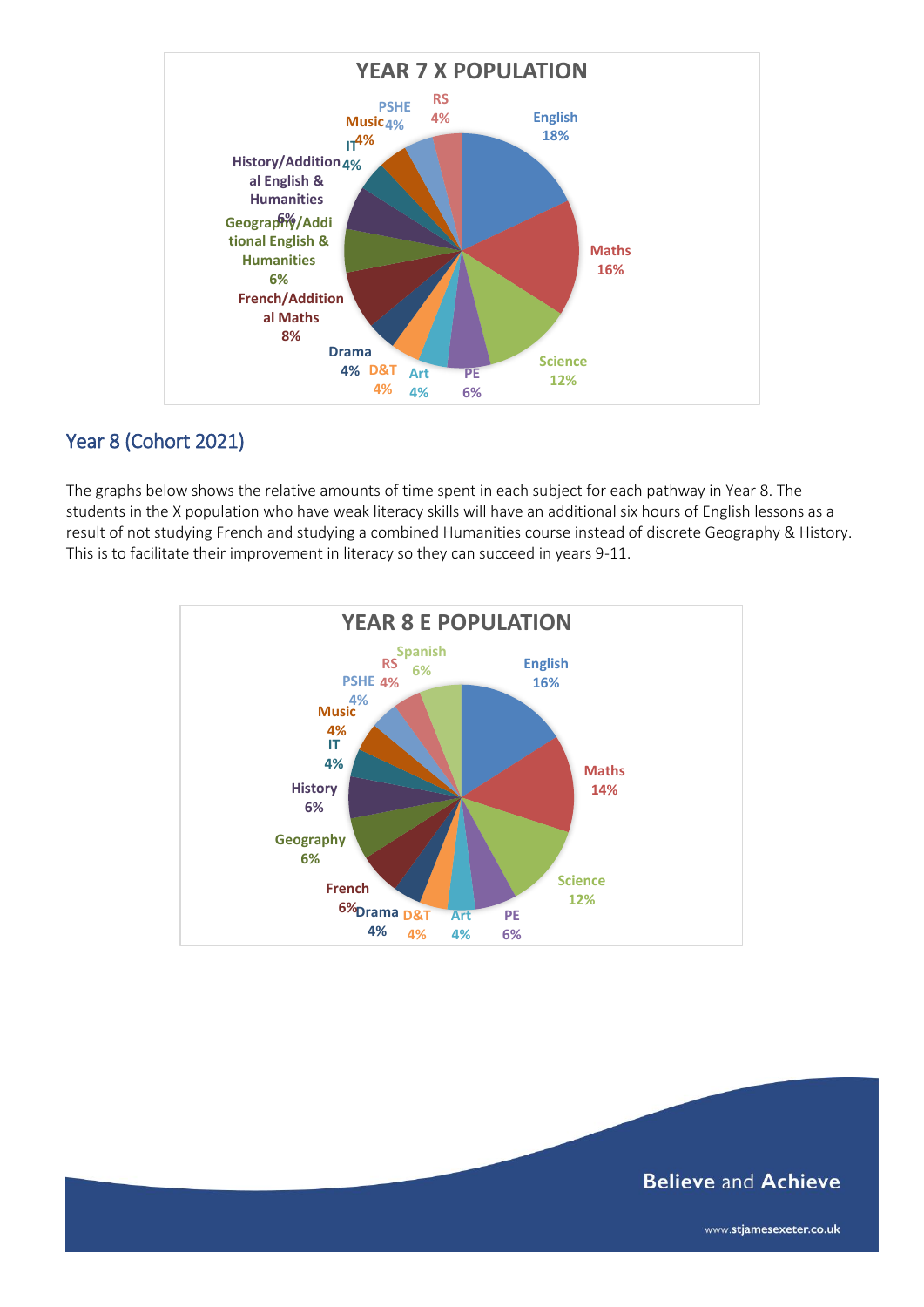

#### The Key Stage 4 curriculum

Students take their GCSE options in the Spring term of year 8 and start their GCSE courses in year 9. Students are placed into different pathways at this point, based on their end of year assessment levels in year 8 and their Key Stage 2 performance. As with Key Stage 3, students' progress is regularly checked to ensure they are making at least expected progress and are in the right pathway.

Students are placed in one of two pathways, E & X. Regardless of pathway, all students will have three hours per fortnight of lifestyle PE which contains elements of outdoor learning and dance. This provision ensures that all students are engaged with physical activities and supports them to adopt a healthy lifestyles. All students will also access PSHE (Personal, Social & Health Education) which is delivered through a number of intensive 'off-timetable' sessions that are often delivered by specialists from both inside and outside of school.

All students in the E population and the majority of those in the X population will study a traditional GCSE curriculum. Students will study GCSEs in English Language & Literature, Maths, Combined or Separate Sciences, a Humanities subject, a Modern Foreign Language (currently a choice of French or Spanish) and Religious Studies GCSE.

Some students in the X population will study GCSEs in English Language & Literature, Maths and Combined Sciences. However, they will study a Btec ICT or Enterprise vocational qualification instead of a Modern Foreign Language GCSE; a Btec in Travel & Tourism Level 2 qualification instead of a Humanities GCSE and the Short Course GCSE instead of the Full Course in Religious Studies. (The current IT Vocational qualification only takes two years to complete, so in year 11 students this year students will use the curriculum time for additional English & Maths study delivered by subject specialists.)

The curriculum and option choices for the 2021 cohort and beyond will be reviewed on an annual basis with St James' Curriculum Leadership Team (CLT) to ensure that the options offered are appropriate for the current year group. This is essential as year group characteristics vary significantly from year to year.

# **Believe and Achieve**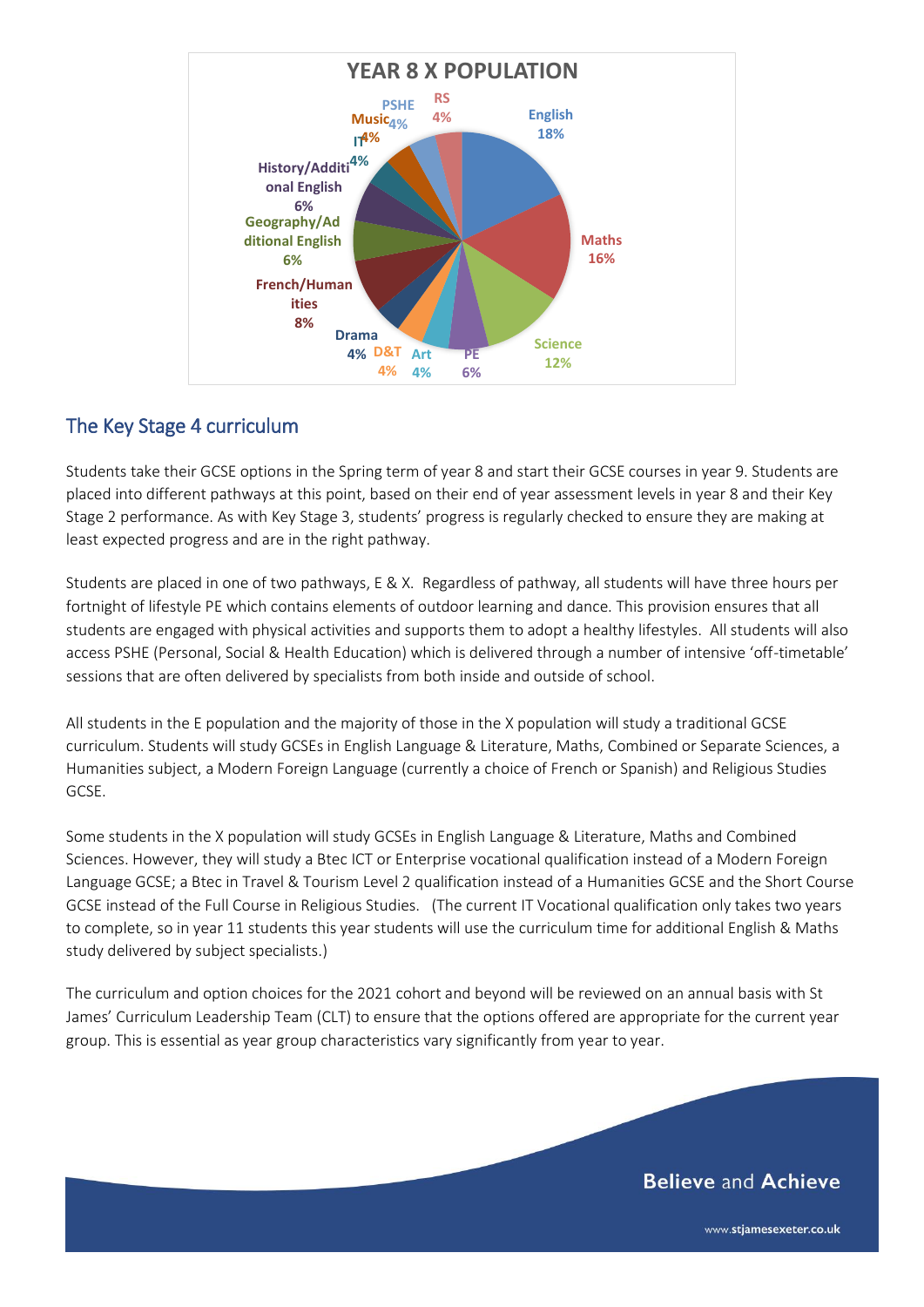The Option Process offers students a wide range of subjects to study. The majority are GCSEs, however, there is an increasing number of vocational qualifications offered, all at Level 2, to reflect the changing nature of GCSE courses and the demands of terminal exams . Which subjects run as options depends on the uptake each year, however, St James endeavours to run as varied and personalised programme as it can to meet the demands of students.

# Year 9 (Cohort 2020)



The graphs below shows the relative amounts of time spent in each subject for each pathway in Year 9.



# **Believe and Achieve**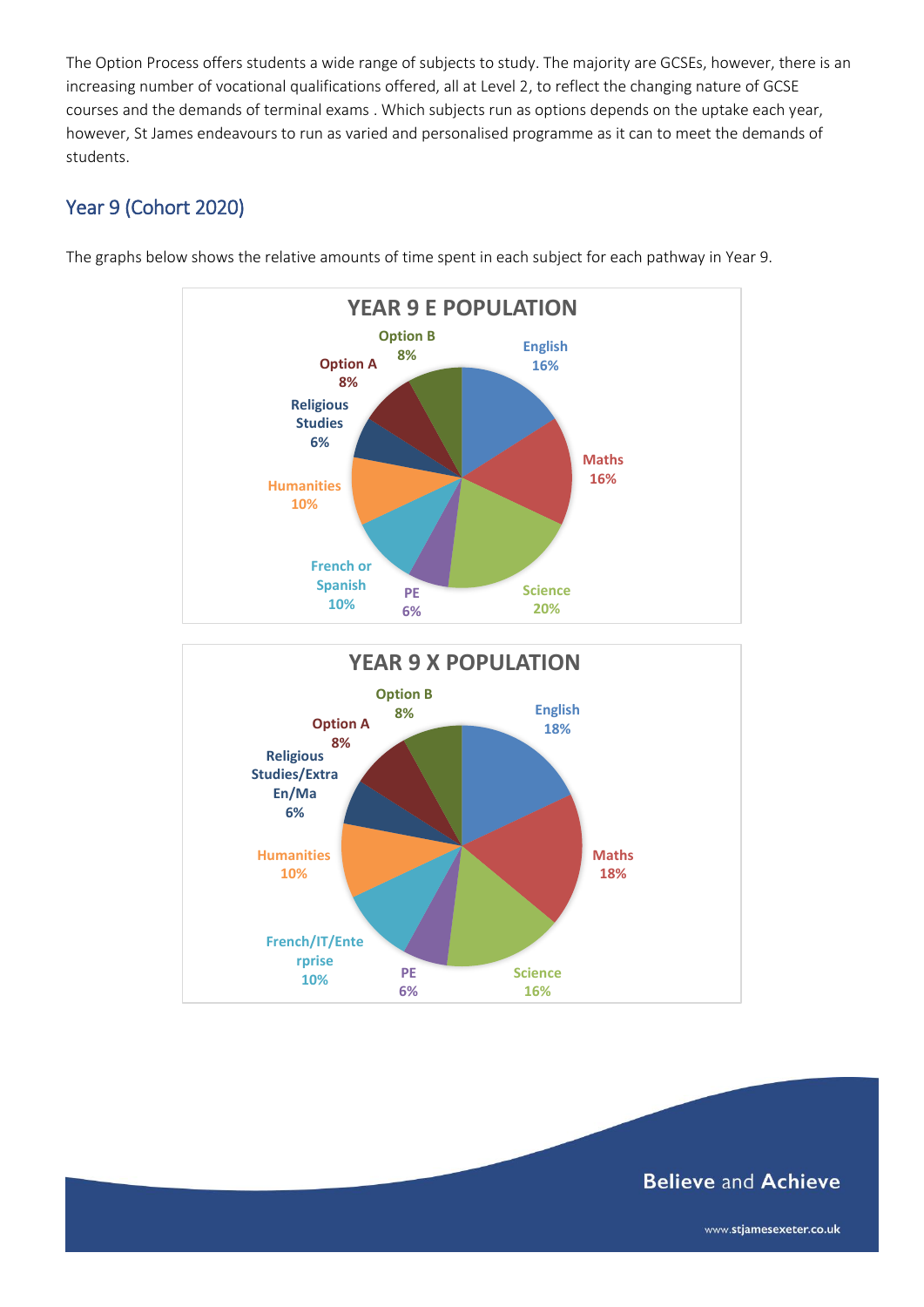The table below details the subjects that were offered; and those that are running.

| Options subjects offered          | Subjects running in Option Block A | Subjects running in Option Block B |
|-----------------------------------|------------------------------------|------------------------------------|
| Art GCSE                          | Art GCSE                           | <b>Computing GCSE</b>              |
| Computing GCSE                    | Design & Technology GCSE           | <b>Engineering GCSE</b>            |
| Dance GCSE                        | <b>Food Nutrition GCSE</b>         | <b>Food Nutrition GCSE</b>         |
| Design & Technology GCSE          | Further Maths Level 2 Certificate  | Health & Social Care Btec          |
| <b>Engineering GCSE</b>           | Health & Social Care Btec          | <b>iArt GCSE</b>                   |
| <b>Food Nutrition GCSE</b>        | Media Studies GCSE                 | Music GCSE                         |
| French GCSE                       | Sport Btec                         | Performing Arts - Acting Btec      |
| Further Maths Level 2 Certificate | Sports Science GCSE                | Psychology GCSE                    |
| Geography GCSE                    |                                    |                                    |
| Health & Social Care Btec         |                                    |                                    |
| <b>History GCSE</b>               |                                    |                                    |
| iArt GCSE                         |                                    |                                    |
| Media Studies GCSE                |                                    |                                    |
| Music GCSE                        |                                    |                                    |
| Performing Arts – Acting Btec     |                                    |                                    |
| Psychology GCSE                   |                                    |                                    |
| Spanish GCSE                      |                                    |                                    |
| Sport Btec                        |                                    |                                    |
| Sports Science GCSE               |                                    |                                    |

# Year 10 (Cohort 2019)

The graphs below shows the relative amounts of time spent in each subject for each pathway in Year 10.



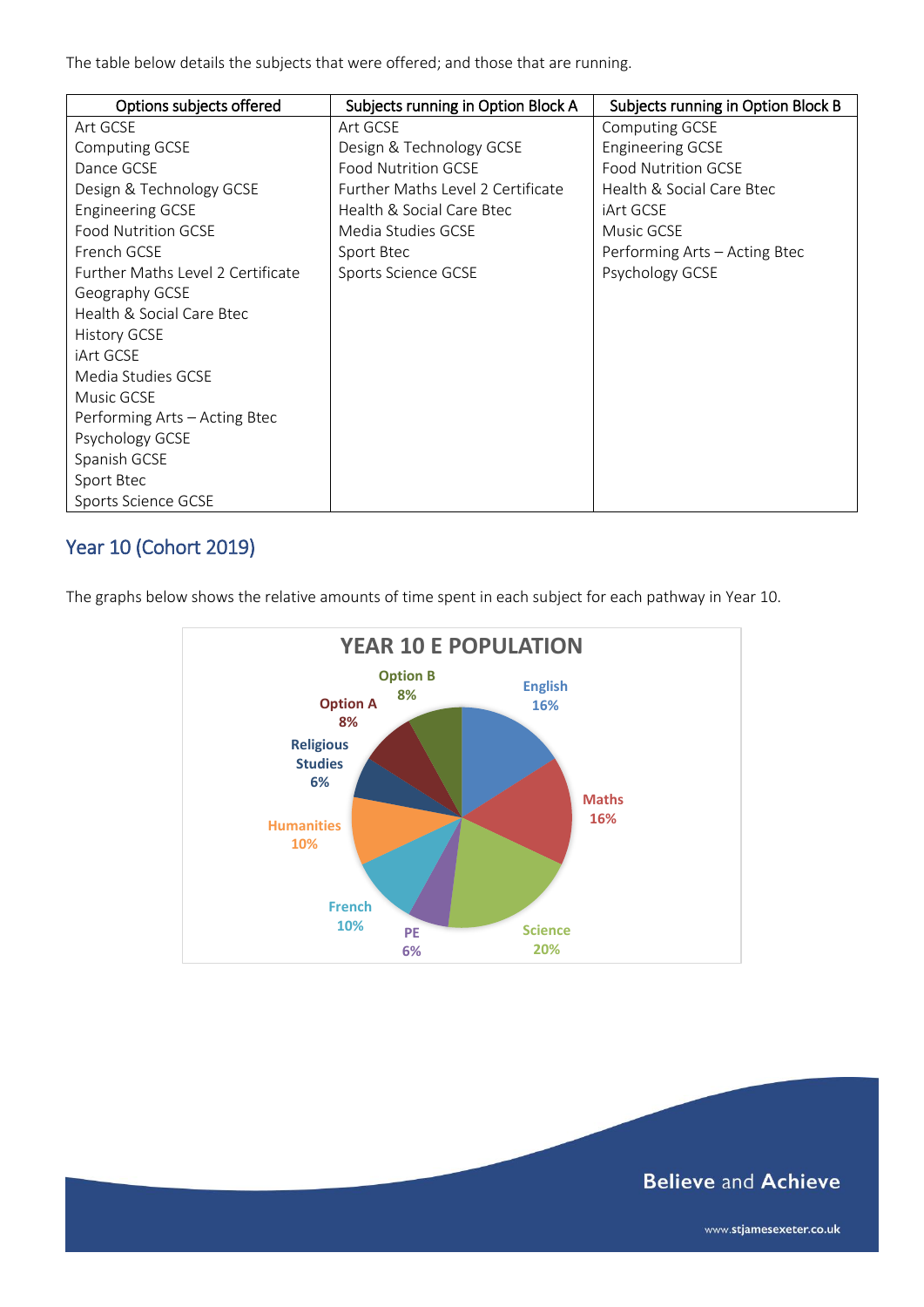

The table below details the subjects that were offered; and those that are running.

| Options subjects offered          | Subjects running in Option Block A | Subjects running in Option Block B |
|-----------------------------------|------------------------------------|------------------------------------|
| Art GCSE                          | <b>Engineering GCSE</b>            | Computing GCSE                     |
| Computing GCSE                    | <b>Food Nutrition GCSE</b>         | <b>Engineering GCSE</b>            |
| Dance GCSE                        | Further Maths Level 2 Certificate  | <b>Food Nutrition GCSE</b>         |
| Drama GCSE                        | Psychology GCSE                    | Health & Social Care Btec          |
| <b>Engineering GCSE</b>           | iArt GCSE                          | Music GCSE                         |
| <b>Food Nutrition GCSE</b>        | Performing Arts - Acting Btec      | Art GCSE                           |
| French GCSE                       | Sport Btec                         | Media Studies GCSE                 |
| Further Maths Level 2 Certificate | Sports Science GCSE                | Psychology GCSE                    |
| Geography GCSE                    |                                    |                                    |
| Health & Social Care Btec         |                                    |                                    |
| History GCSE                      |                                    |                                    |
| iArt GCSE                         |                                    |                                    |
| Media Studies GCSE                |                                    |                                    |
| Music GCSE                        |                                    |                                    |
| Product Design GCSE               |                                    |                                    |
| Psychology GCSE                   |                                    |                                    |
| Spanish GCSE                      |                                    |                                    |
| Sport Btec                        |                                    |                                    |
| Sports Science GCSE               |                                    |                                    |

# Year 11 (Cohort 2018)

The graphs below shows the relative amounts of time spent in each subject for each pathway in Year 11. The top two Science classes will have an additional one hour of twilight Science each week to ensure they have sufficient lesson time to access the Separate Sciences successfully. The E population English groups will also have an additional twilight each fortnight to give them time to access the skills needed for the 7-9 grades.

# **Believe and Achieve**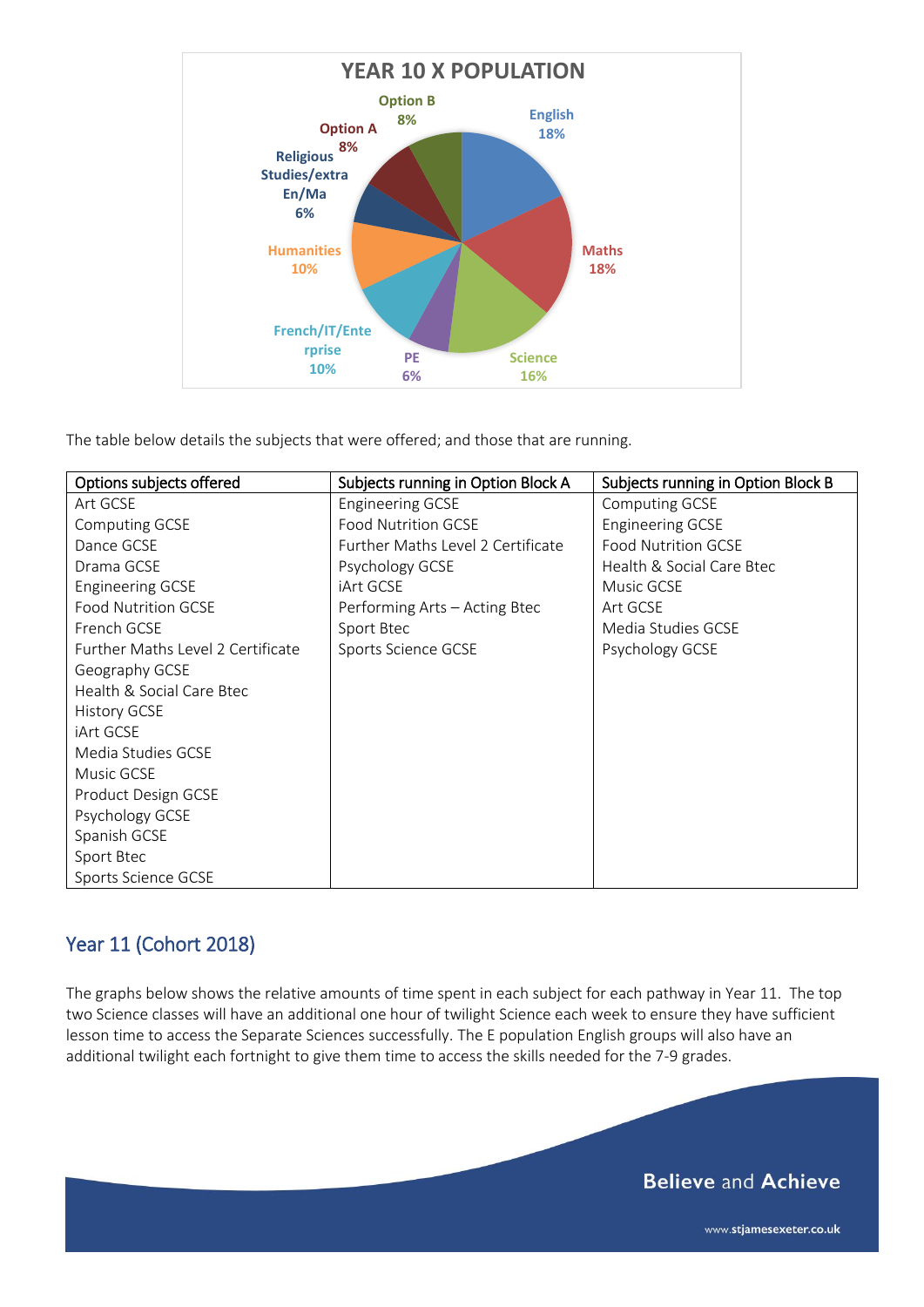



The table below details the subjects that were offered; and those that are running.

| Options subjects offered          | Subjects running in Option Block A | Subjects running in Option Block B |
|-----------------------------------|------------------------------------|------------------------------------|
| Art GCSE                          | Computing GCSE                     | Computing GCSE                     |
| <b>Computing GCSE</b>             | Health & Social Care Btec          | Drama GCSE                         |
| Dance GCSE                        | Music GCSE                         | iArt GCSE                          |
| Drama GCSE                        | Sports Science GCSE                | <b>Food Nutrition GCSE</b>         |
| <b>Engineering GCSE</b>           | Product Design GCSE                | Sports Science GCSE                |
| <b>Food Nutrition GCSE</b>        | Media Studies GCSE                 | Dance GCSE                         |
| French GCSE                       | Art GCSE                           | Media Studies GCSE                 |
| Further Maths Level 2 Certificate |                                    |                                    |

**Believe and Achieve**